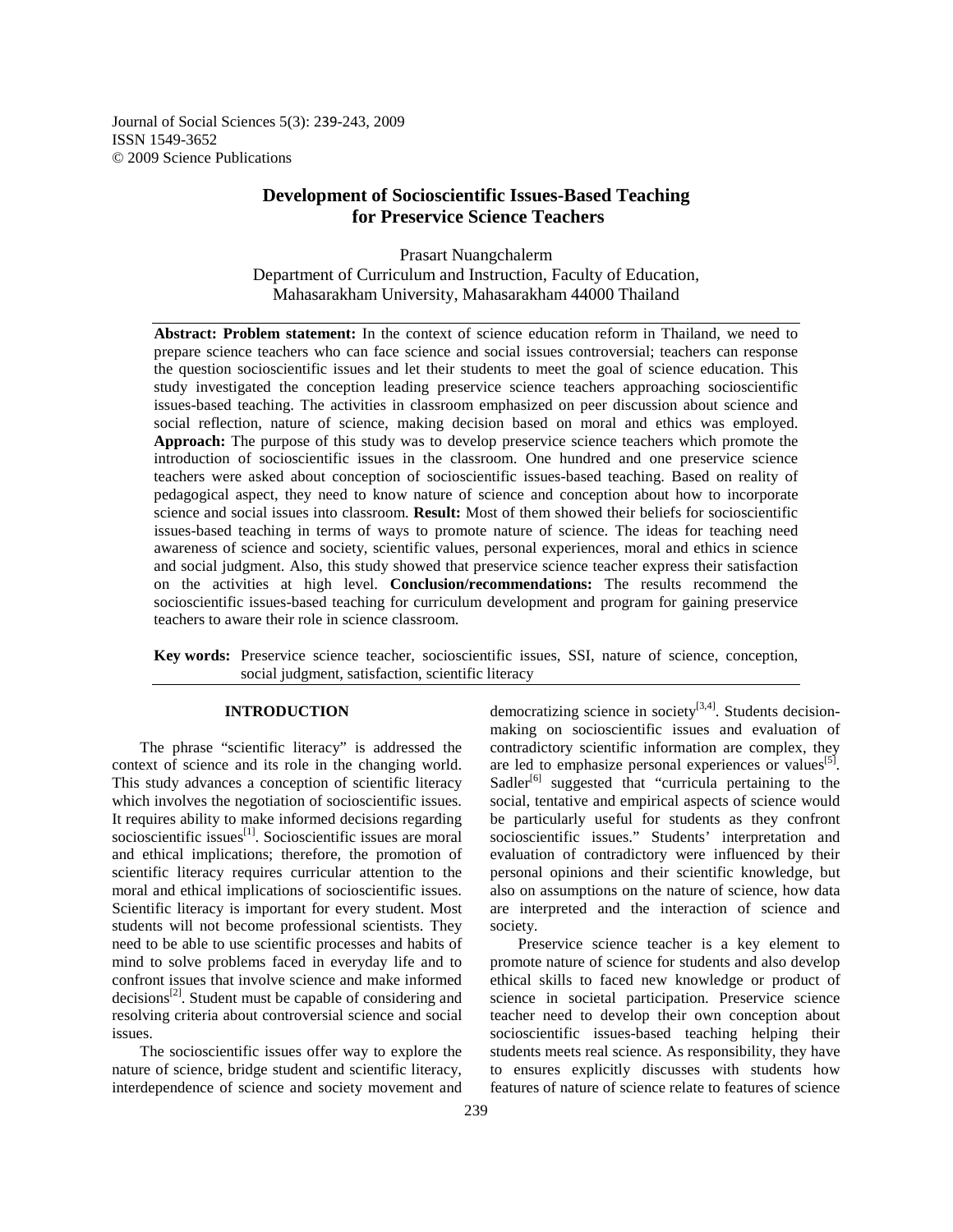classroom inquiry. Preservice science teachers will have thinking about how to apply this knowledge to their science teaching. This study aims to develop preservice science teachers which promote the introduction of socioscientific issues in the classroom. Making conception how to incorporate science and social issues into classroom are employed.

# **MATERIALS AND METHODS**

**Sample:** In the second semester, academic year 2008, One hundred and one of preservice science teachers who enrolled course 0506408 Seminar and Developing Teachers' Experiences.

**Research tools:** This research was employed two types of research tools; questionnaire about preservice teachers' conception on socioscientific issues-based teaching, is try to interview and explain what they understand and questionnaire asking preservice science teachers' satisfaction on learning activates which promote socioscientific issues-based teaching.

**Procedure:** In the research, conduct learning activities to promote socioscientific issues-based teaching, observe classroom during a lesson and interview methods have been used in the scope of qualitative approach.

 Researcher clarified a purpose of this research for data collective cooperation with group of sample. During 30 hours socioscientific issues-based teaching, researcher let preservice science teachers' understanding nature of science and scientific literacy through this approach. Four criteria were asked 101 preservice science teachers about ideas and concepts of socioscientific issues-based teaching. The criteria were asked which relevant to personal knowledge. Data were compiled in separate folders for each participant. It was used to conceptualize the data. Some of each case was developed after reading and rereading the data.

 Then, preservice science teachers response their satisfaction to this approach, the data have been defined and interpreted. The level of satisfaction to be consider with Likert's five-point rating scale. Each respondent is asked to rate each item on some response scale. They could rate each item on a 1-5 response scale where; 1  $=$  strongly disagree,  $2 =$  disagree,  $3 =$  undecided,  $4 = \text{agree}$  and  $5 = \text{strongly agree}$ . Data were analyzed by mean and standard deviation.

 Finally, the researcher analyzed collected data by using a computer program, checked the completeness of the data and then obtained data from responses to the questionnaire. Data were recorded; statistic values were

calculated and interpreted by using the criteria as below:

| Mean          | Interpretation |
|---------------|----------------|
| $4.50 - 5.50$ | Highest        |
| 3.50-4.49     | High           |
| 2.50-3.49     | Medium         |
| 1.50-2.49     | Low            |
| $1.00 - 1.49$ | Lowest         |

### **RESULTS**

**Socioscientific issues-based teaching concept:**  Preservice science teachers reflect their own personal knowledge in terms of socioscientific issues based teaching. Most of them raised concept and shared ideas to this approach in many ways. They believed that science and social issues are recently debated and it has been developed, concerning science and citizenship and the meaning of scientific literacy for classroom teaching. Efforts for the development of preservice teachers' experience on scientific literacy towards the goal promoting preservice science teachers' scientific literacy are generalized. They also proposed ideas relevant to goal of science education, nature of science, concerns, values and ethics:

- "Teaching science through socioscientific issuesbased teaching, we have awareness on moral and ethics during science hours to sustain between knowledge and ethics in congruently" Preeyanut
- "Science teaching, socioscientific issues-based teaching is needed to integrate content knowledge into students' every day life." Juthamanee
- "Socioscientific issues-based teaching emphasizes on ethics in science, leads reasoning and nature of reality into ethics" Pichai

 However, learning activities based on socioscientific-based teaching is challenge science curriculum in Thailand. We need to prepare science teacher who have scientific literate. Findings indicated that science classroom climate can stimulate student aware science and social issues, nature of science and scientific literacy. The learning process calls for teacher awakes searching skills, collect and analyze socioscientific issues, allow students to learn new experiences through reliable scientific articles, discuss science and social issues with peers:

• "Socioscientific issues-based teaching need students give some examples and then allow them to discuss relationship between scientific reasoning and ethical reasoning" Khambhoon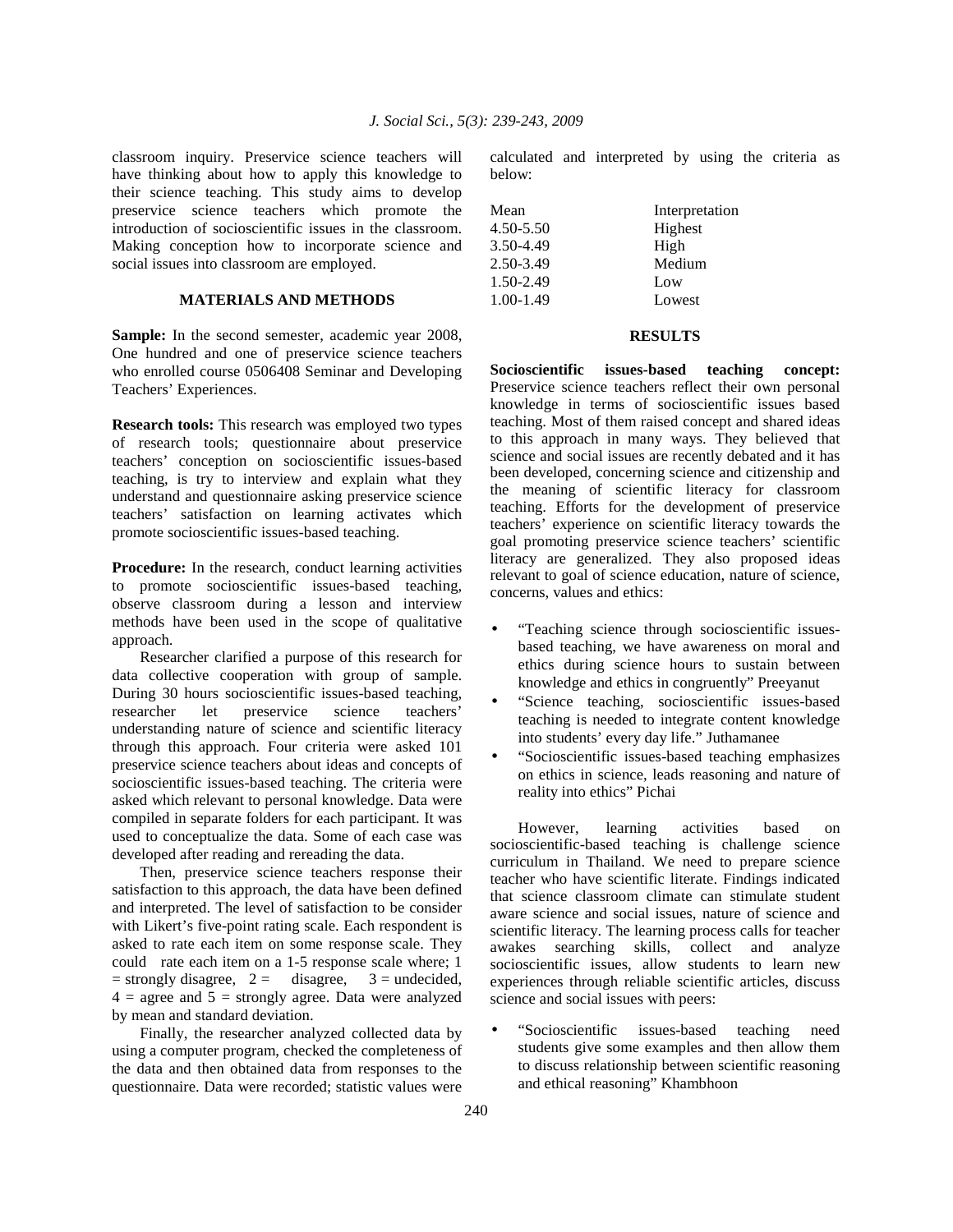|  |  |  |  | J. Social Sci., 5(3): 239-243, 2009 |  |
|--|--|--|--|-------------------------------------|--|
|--|--|--|--|-------------------------------------|--|

|  |  | Table 1: Preservice science teachers' satisfaction on socioscientific issues-based teaching |  |  |  |
|--|--|---------------------------------------------------------------------------------------------|--|--|--|
|  |  |                                                                                             |  |  |  |

| Item                                                                                    | $\overline{\textbf{X}}$ | S.D. | Level of response |
|-----------------------------------------------------------------------------------------|-------------------------|------|-------------------|
| I like to search scientific information from various kind of tools                      | 4.41                    | 0.58 | High              |
| I happy to read articles in many ways                                                   | 4.00                    | 0.59 | High              |
| I prefer to present and discuss articles are broadest                                   | 4.28                    | 0.68 | High              |
| I feel that this activity make me more confidently on teaching practicum                | 4.12                    | 0.65 | High              |
| This activity make me more confidently on conducting classroom action research          | 4.05                    | 0.69 | High              |
| I think this activity help me learn how to make empathy with others                     | 4.23                    | 0.62 | High              |
| This activity help me know how to prepare science classroom                             | 4.13                    | 0.67 | High              |
| I prefer, this activity help me gaining learning innovation                             | 4.32                    | 0.64 | High              |
| This study reinforce me to seek new instructional design                                | 4.32                    | 0.64 | High              |
| The activity make me proud in teaching profession                                       | 4.49                    | 0.63 | High              |
| I think, this activity help me to evaluate academic values                              | 4.31                    | 0.62 | High              |
| This activity promote me in terms of academic ethics                                    | 4.40                    | 0.64 | High              |
| I prefer this activity promote my creative thinking                                     | 4.26                    | 0.60 | High              |
| I prefer this activity promote my critical thinking                                     | 4.22                    | 0.57 | High              |
| I prefer this activity promote my analytical thinking                                   | 4.30                    | 0.63 | High              |
| I think this activity help me to construct knowledge                                    | 4.47                    | 0.65 | High              |
| I like to have peer discussion                                                          | 4.48                    | 0.65 | High              |
| This activity promote my emotional maturation                                           | 4.17                    | 0.65 | High              |
| This activity promote my instructional media                                            | 4.32                    | 0.64 | High              |
| This activity allow me to meet professional presentation                                | 4.44                    | 0.57 | High              |
| I prefer this activity promote my reasoning skills                                      | 4.35                    | 0.55 | High              |
| I prefer this activity set self assessment                                              | 4.21                    | 0.69 | High              |
| This activity make me have environmental awareness                                      | 4.26                    | 0.71 | High              |
| This activity promote educational research methodology                                  | 4.39                    | 0.62 | High              |
| I feel this activity can help me to have readiness on teaching professional experiences | 4.56                    | 0.60 | Highest           |
| Total                                                                                   | 4.30                    | 0.63 | High              |

• "It needs more change in science classroom climate by integrating science and social issues, conflict simulation, peer discussion and also stimulating them by attractive media for learning" Jareebhorn

 Socioscientific issues-based teaching can make a connection among goal of science education, student needs and fulfill them to be full man. i.e., higher order thinking, discussion skills, scientific argumentation, inquiry-based learning and understanding the nature of science:

- "Socioscientific issues is very useful for students to awake their thinking ability and decision-making skills based on evidences and nature of science" Juthamanee
- "Socioscientific issues-based teaching can gain students' scientific reasoning skills and making scientific argumentation" Pacharaya
- "Socioscientific issues-based teaching stimulate students aware moral, ethics, concerns, values and social participation at all level" Preeyanut

 Socioscientific issues-based teaching leads preservice science teachers to nature of science and scientific literacy. The results can be introduced into school science, prepared preservice science teachers before professional experiences occur.

**Satisfaction with Learning on socioscientific issuesbased teaching:** Respondents were asked to rate their satisfaction with various aspects of their feelings. Levels of satisfaction were recorded across a range of indicators. Respondents were most satisfied with the level of learning activities through socioscientific issues-based teaching ( $\overline{X}$  = 4.30). Only item No. 25 they feel that socioscientific issues-based teaching can help them to have readiness on teaching professional experiences at highest level ( $\overline{X}$  = 4.56) (Table 1).

### **DISCUSSION**

 The ideational teaching science need to response scientific literacy and fulfill nature of science that deals with authentic socioscientific issues related to the way of life. The unit aimed to enhance active participation of the learners and encourage higher order thinking in class by applying teaching methods that reduce the unfamiliarity felt by students. This was expected through an explicit use of a variety of teaching and assessment-for-learning methods, suitable for Science for All students. In order to address the main learning objectives, we monitored students' performances in tasks that required the higher order thinking skills of argumentation and value judgment, which are central constituents of decision-making processes $^{[7,8]}$ .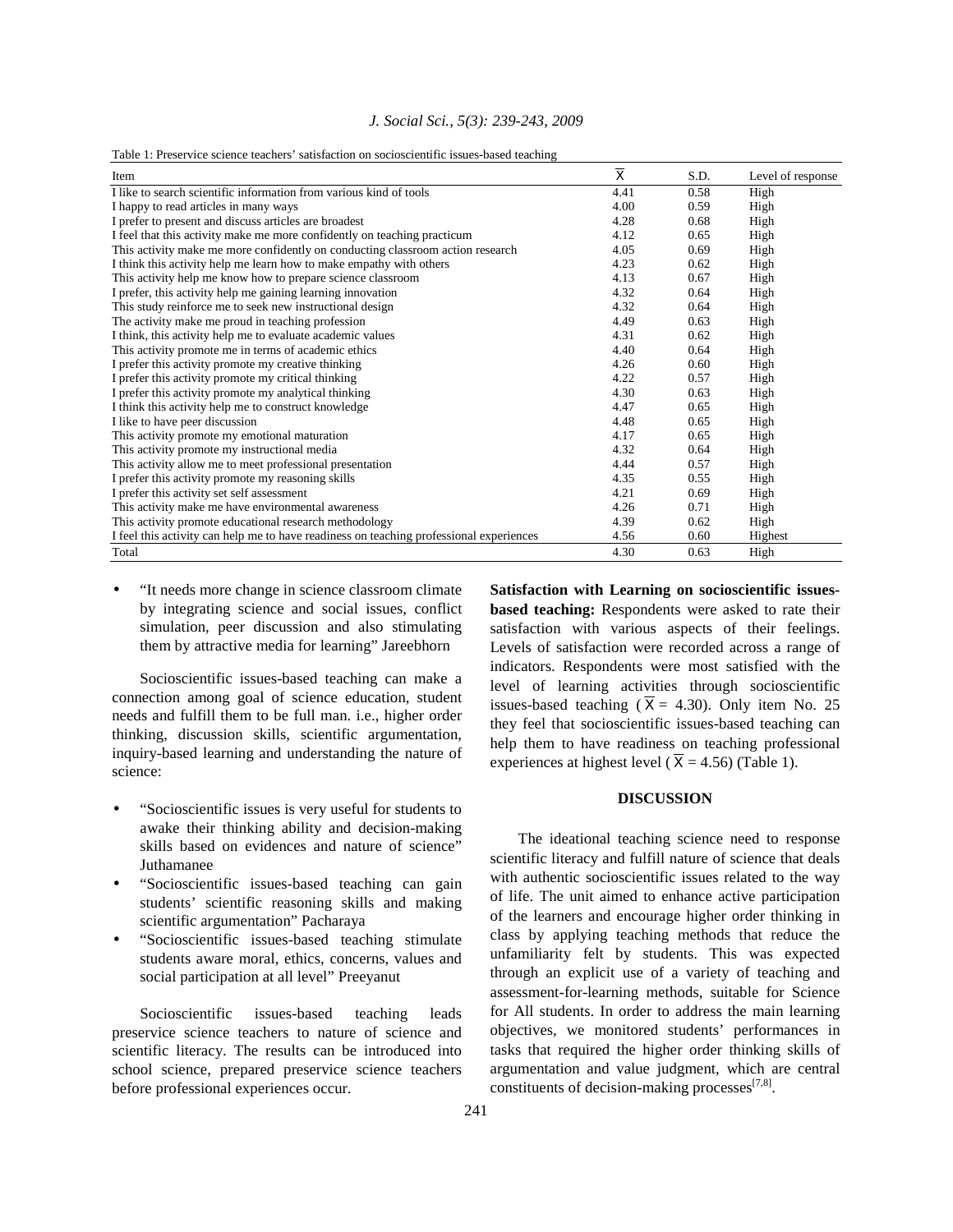Preservice science teachers reflect their own personal knowledge in terms of socioscientific issuesbased teaching. They believed that science and social issues is recent debate and it has been developed, concerning science and citizenship and the meaning of scientific literacy for classroom teaching<sup>[9]</sup>. If preservice science teachers understand nature of science in this context, it will help them to appreciate that one strength of science lies in its subjectivity. Because science influences social, cultural and personal frameworks and varied perspectives brought to science enable breakthroughs to occur and scientific progress. It can be discussed that teaching preparation for them should be understandable through socioscientific issues-based teaching. Thus, they know and understand the entire concept that can help them to consider. Although instructional preparation needs more inquires, learn to be a master teacher is not easy to do than those they think $^{[10]}$ .

 Socioscientific issues-based teaching can make a connection between goal of science education and student needs and fulfill them to be full man in such higher order thinking, discussion skills, scientific argumentation, inquiry-based learning and understanding the nature of science. It is challenge science curriculum in Thailand. We need to prepare science teacher who have scientific literate. Findings indicated that science classroom climate can stimulate student aware science and social issues, nature of science and scientific literacy. This approach can be introduced into science curriculum and program of study for preservice science teachers before they have professional experiences.

### **CONCLUSION**

 Research reported here involves, is clear that teaching controversial social issues in science contexts raises difficult problems for preservice science teacher in managing discussion of socio-scientific issues. Several themes are analyzed of the lesson transcripts involving classroom exchange and teacher interviews. These are 'control of discussion', 'teacher-student difference in belief systems' and 'distinction in classroom discourse between science and ethics'. Ethical aspects would appear to have an effect on the teacher's authority. Finding provides a broader description of the cognitive and affective domains that a teacher has to contend with in a discussion of ethical issues in a science context and implications for the professional development of science teachers. The study can be described that this approach can make a

bridging between science teacher preparation program and goal of science education.

#### **ACKNOWLEDGEMENT**

 I would like to express my sincere appreciation to the Faculty of Education, Mahasarakham University for financial support.

## **REFERENCES**

- 1. Kolstø, S.D., 2001. Scientific literacy for citizenship: Tools for dealing with the science dimension of controversial socioscientific issues. Sci. Educ., 85: 291-310. http://cat.inist.fr/?aModele=afficheN&cpsidt=1157 712
- 2. Sadler, T., 2004. Moral and ethical dimensions of socioscientific decision-making as integral components of scientific literacy. Sci. Educ., 13: 39-48. http://www.highbeam.com/doc/1P3- 866075171.html
- 3. Driver, R., P. Newton and J. Osborne, 2000. Establishing the norms of scientific argumentation in classrooms. Sci. Educ., 84: 287-312. http://cat.inist.fr/?aModele=afficheN&cpsidt=1546 198
- 4. Sadler, T.D. and D.L. Zeidler, 2005. Patterns of informal reasoning in the context of socioscientific decision making. J. Res. Sci. Teach., 42: 112-138. http://cat.inist.fr/?aModele=afficheN&cpsidt=1656 0790
- 5. Fensham, P.J., 2002. De nouveaux guides pour l'alphabétisation scientifique. Can. Sci. Math. Technol. Educ., 2: 133-150.
- 6. Sadler, T.D., 2004 Informal reasoning regarding socioscientific issues: A critical review of research. J. Res. Sci. Teach., 41: 513-536. http://cat.inist.fr/?aModele=afficheN&cpsidt=1600 5916
- 7. Zeidler, D.L., K.A. Walker, W.A. Ackett and M.L. Simmons, 2002. Tangled up in views: Beliefs in the nature of science and responses to socioscientific dilemmas. Sci. Educ., 86: 343-367. http://cat.inist.fr/?aModele=afficheN&cpsidt=1421 2677
- 8. Zeidler, D.L., T.D. Sadler, M.L. Simmons and E.V. Howes, 2005. Beyond STS: A Researchbased framework for socioscientific issues education. Sci. Educ., 89: 357-377. http://cat.inist.fr/?aModele=afficheN&cpsidt=1678 8767